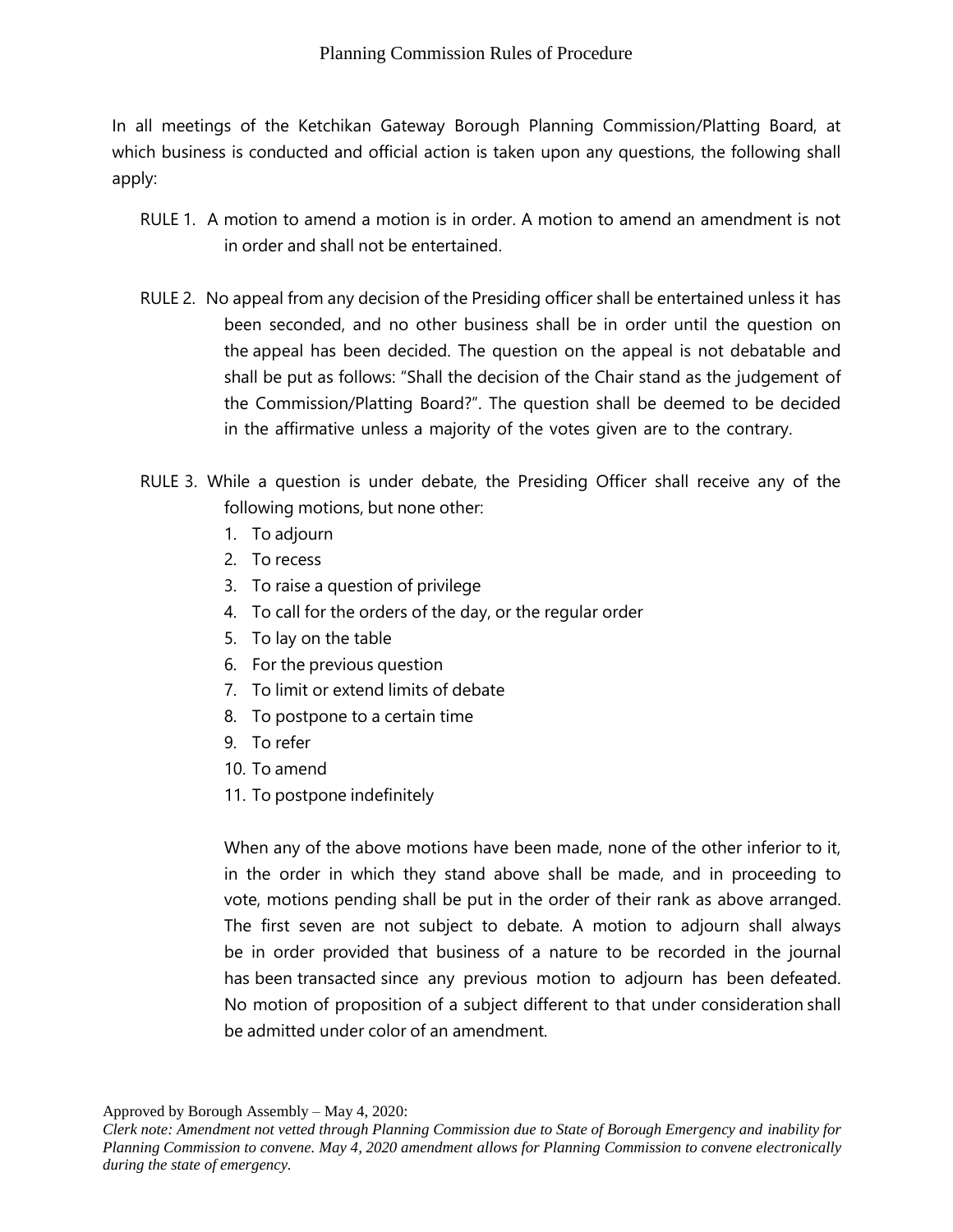When a matter has been specially assigned to be taken up at a fixed time, or a certain state of proceedings, such matter shall, at the appointed time or at any time subsequent thereto, be in order upon the call of any member, and shall take precedence over all other business.

- RULE 4. Any member may, at any time during the meeting, make a parliamentary inquiry of the Chair.
- RULE 5. Any member may, at any time, make a point of order without a second. The Presiding Officer may speak to points of order in preference to other members and shall decide all such questions, subject to appeal to the Commission/Platting Board by motion duly seconded. No other business shall be in order until the question on the appeal has been decided.
- RULE 6. Four (4) members constitute a quorum. A majority of those present are required to pass a motion. In the case of conditional use permits, a majority of the commission as a whole, or four members are required to approve/deny an application. In the event of a borough declaration of disaster emergency, the physical quorum requirements are suspended for the duration of the emergency. During the period of a state of borough emergency, the Commission/Platting Board may convene with a quorum of members appearing in person, or electronically, or a combination of members appearing in person and electronically through a live or real-time participation format. In the case of such emergency, all members appearing in person or appearing electronically shall be deemed present for the purposes of these rules.
- RULE 7. In the event that circumstances preclude a member's attendance at four (4) consecutive, regularly scheduled meetings, or 50% over any six month period computed current, the Commission may find cause for a recommendation for removal to be forwarded to the Borough Mayor.
- RULE 8. The Presiding Officer shall put all questions in the order they are moved, unless a subsequent motion, due to parliamentary natures, has precedence.
- RULE 9. When a motion has been passed or denied, any member who voted on the prevailing side may move a reconsideration thereof within 24 hours as outlined in Robert's Rules of Order.

Approved by Borough Assembly – May 4, 2020:

*Clerk note: Amendment not vetted through Planning Commission due to State of Borough Emergency and inability for Planning Commission to convene. May 4, 2020 amendment allows for Planning Commission to convene electronically during the state of emergency.*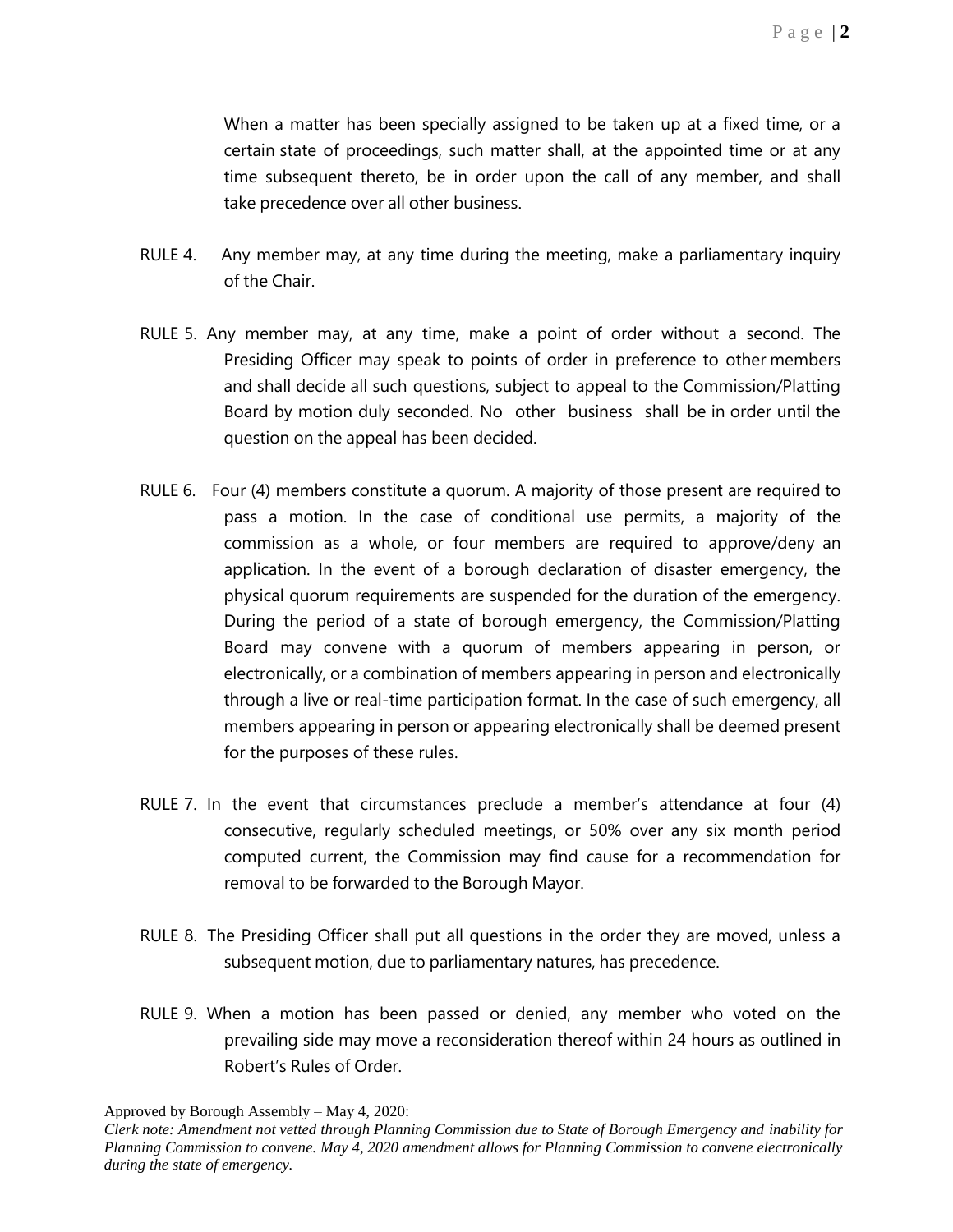- RULE 10. A decision of the Platting Board or Planning Commission at the conclusion of a quasi-judicial proceeding may be reconsidered:
	- a. On a motion of a Planning Commissioner/Platting Board Member voting on the prevailing side if:
		- i. Less than 24 hours has elapsed since the decision;
		- ii. The decision has not been distributed to the applicant;
		- iii. The reconsideration will not be prejudicial to the applicant; and
		- iv. The reconsideration is to correct a substantial procedural or factual error in the original proceedings;
	- b. A request by a party to the proceedings (the applicant, planning staff, or any respondent) filed with the Planning Clerk within 5 days of the date of distribution of the decision is out of order and will be rejected by the Planning Clerk unless the request is accompanied by an assertion of one of the following grounds and is filed together with materials supporting the assertion. :
		- i. There was substantial procedural error in the original proceedings; or
		- ii. The official, board or commission acted without jurisdiction in the original proceeding; or
		- iii. The original decision was based on fraud or misrepresentation.
	- c. A rehearing shall be conducted in the same manner as the original proceeding.
- RULE 11. Any motion must be reduced to writing if the Presiding Officer so requires or any member so demands, and no other motion shall be entertained until a reasonable time, not over thirty (30) minutes, has been afforded for compliance with this rule.
- RULE 12. Tapes of all meetings shall be retained for twenty-four (24) months.
- RULE 13. Any previous vote may be rescinded at any time by the votes of four (4) members of the Commission/Platting Board if the subject matter has not passed out of the control of the Commission/Platting Board.

Approved by Borough Assembly – May 4, 2020:

*Clerk note: Amendment not vetted through Planning Commission due to State of Borough Emergency and inability for Planning Commission to convene. May 4, 2020 amendment allows for Planning Commission to convene electronically during the state of emergency.*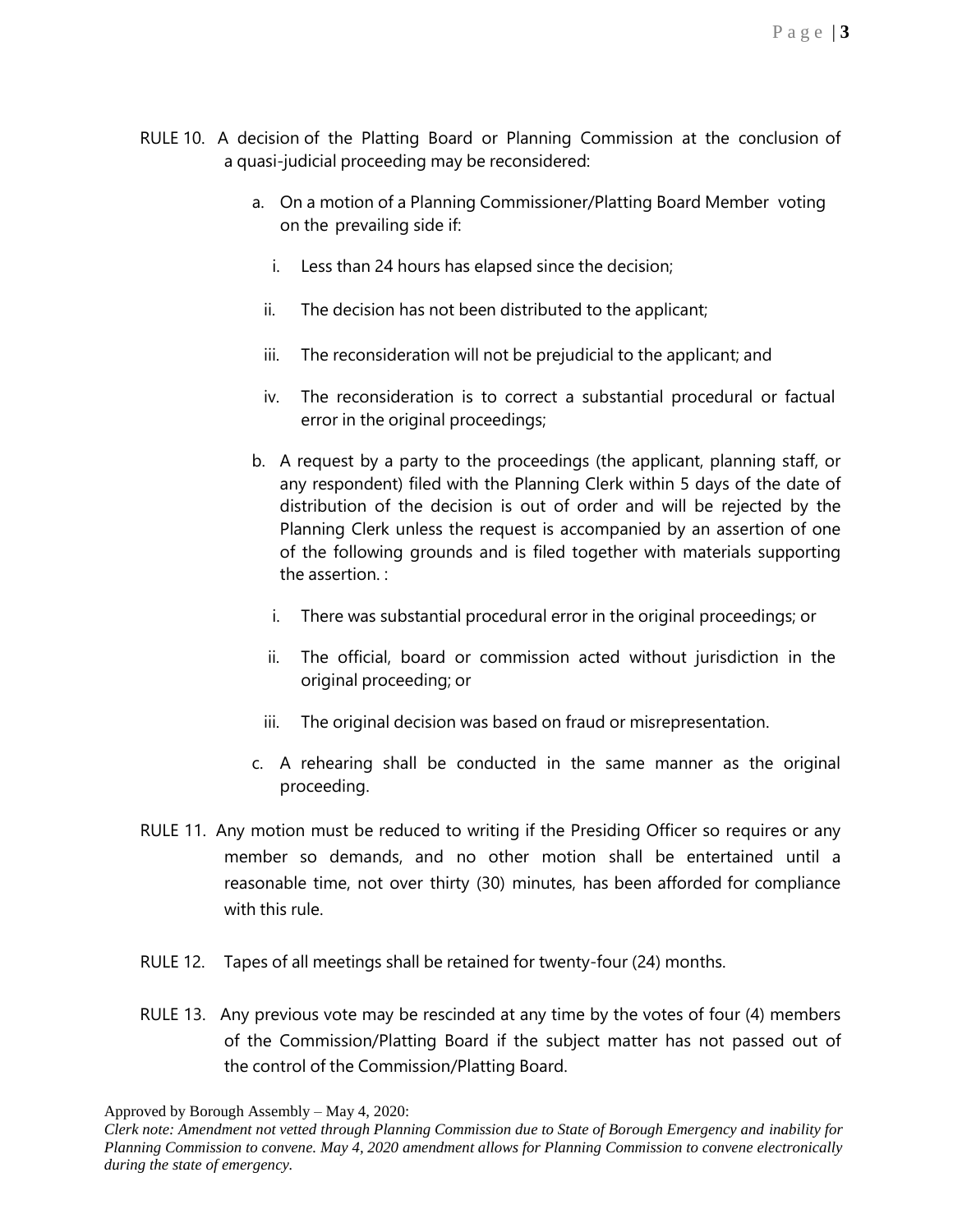- RULE 14. At every regular meeting of the Commission, the order of business shall be as follows:
	- 1. Call to Order
	- 2. Presentation of Minutes
	- 3. Special Orders
	- 4. Correspondence
	- 5. Persons to be Heard
	- 6. Unfinished Business/Public Hearings
	- 7. New Business/Public Hearings
	- 8. Consent Agenda
	- 9. Regular Business
	- 10. Remarks
	- 11. Adjournment
- RULE 15. A proposed amendment to, or repeal of, any rule shall be: 1) submitted in writing, be laid on the table at the meeting to which it is submitted, and shall become the first item of regular business at the next regular meeting; or 2) presented in the published agenda as regular business.
- RULE 16. In all matters of parliamentary procedure not covered by these rules, Robert's Rules of Order shall be applicable and govern.
- RULE 17. These rules of order of business shall be followed, unless suspended temporarily for a special purpose of any emergency nature by four (4) affirmative votes. Any member may move at any time for the suspension of any rule, and such motion must be seconded to entitle it to consideration.
- RULE 18. If any member, in speaking or otherwise, violates the rules of the Commission/Platting Board, the Presiding Officer shall, or any member may, call them to order; in which case the member called to order shall immediately cease discussion unless permitted by the Presiding Officer to explain; and the Commission/Platting Board if appealed to, shall decide the question without debate. If otherwise, the member shall not proceed without leave of the Commission/Platting Board to proceed in order.
- RULE 19. A member about to speak shall respectfully address the Chair, and shall not begin

*Clerk note: Amendment not vetted through Planning Commission due to State of Borough Emergency and inability for Planning Commission to convene. May 4, 2020 amendment allows for Planning Commission to convene electronically during the state of emergency.*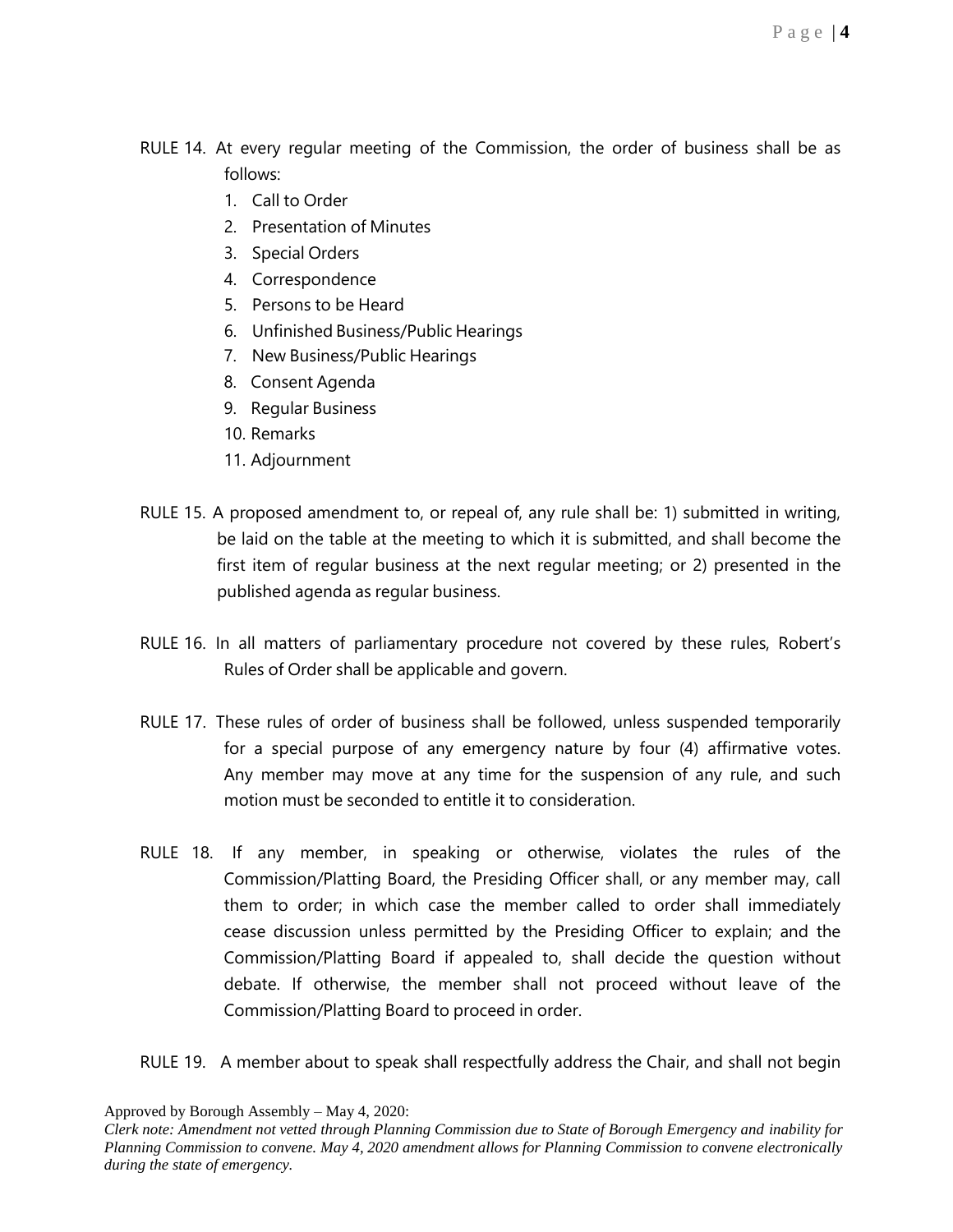to speak until recognized by the Presiding Officer. When two (2) or more members request to speak at the same time, the Presiding Officer shall determine which one is recognized.

- RULE 20. Every member while speaking shall confine themselves to the subject under debate, shall refrain from personalities, and shall not refer to any other member of the Commission, or the public, except in a respectful manner.
- RULE 21. Unless a member who has the floor yields for that purpose, no member shall interrupt another while speaking, except to propound a parliamentary inquiry or make a point of order.
- RULE 22. No Member shall speak more than twice for more than five (5) minutes continuously to any one question, except that one or more additional period of five (5) minutes may be granted by unanimous consent of those members present.
- RULE 23. In all meetings of the Commission the vote shall be taken by "yeas" and "nays". The Presiding Officer without further debate upon the questions shall request the members voting in the affirmative and negative, respectfully, to so indicate and shall declare the result.
- RULE 24. Any member who moves a question, or who participates in the discussion, must vote on said question.
- RULE 25. Every member present shall vote on questions before the Commission/Platting Board, unless excused by the Chairman for reasons of conflict of interest. A member who is involved in a matter that may result in a violation of KGBC 2.20.010 through 2.20.160 and Chapter 2.55 KGBC shall disclose the matter on the public record and ask to be excused from the discussion and official action on that matter. The Chairman or presiding officer or any other member of the body may raise the issue of whether participation in official action on a matter would be a potential violation of KGBC 2.20.010 through 2.20.160 and Chapter 2.55 KGBC by another official and seek a ruling of the presiding officer. The Chairman or presiding officer shall determine whether the member's involvement would violate KGBC 2.20.010 through 2.20.160 and Chapter2.55 KGBC. If the Chairman or presiding officer determines that a violation would exist if the member continues to participate, the member shall refrain from

*Clerk note: Amendment not vetted through Planning Commission due to State of Borough Emergency and inability for Planning Commission to convene. May 4, 2020 amendment allows for Planning Commission to convene electronically during the state of emergency.*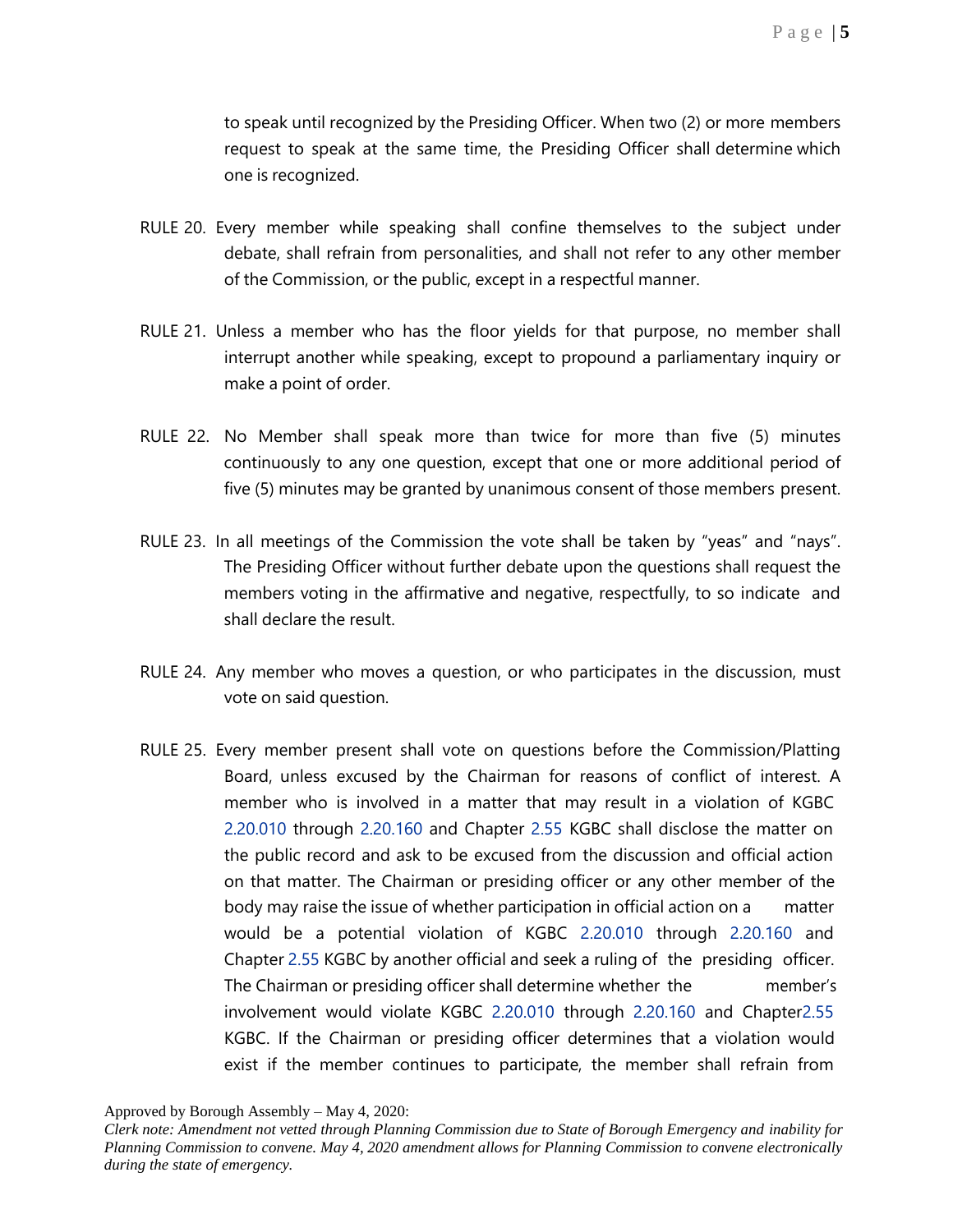voting, deliberating, or participating in the matter. The Chairman or presiding officer's decision may be overridden by a majority vote of the body.

RULE 26. A member shall declare a potential conflict of interest prior to any discussion on a quasi-judicial or legislative request in which a member has a substantial financial interest. A member shall disclose any financial interest, including current or anticipated future employment or services to be provided to the applicant with regards to the proposed project or property which is the subject of the request or a similar interest of the member's immediate family, including spouse, child, father or mother. The member shall indicate whether the financial interest will affect his/her ability to objectively review the request.

> For the Purpose of this Commission rule, a substantial financial interest is defined as provided in KGBC 2.20.030.

- RULE 27. Planning Commission members shall comply with the limitations in KGBC 2.20.040.
- RULE 28. Regular meetings of the Commission/Platting Board shall be held and convene at 6:00 p.m. on the second and fourth Tuesdays of the month, except when in the opinion of the Presiding Officer and in consultation with Planning Department staff, all business for the month can be adequately accomplished at the first meeting of the month. In such case the Presiding Officer will announce the cancellation of the second regular meeting at the close of business at the regular meeting immediately preceding the meeting to be cancelled.

Procedures for Conducting a Quasi-Judicial Hearing

- RULE 1. The Planning Commission holds quasi-judicial hearings for conditional use permits, major variances, certain subdivision and site plan applications and for certain other applications. During a quasi-judicial hearing, the Hearing Body must hold an evidentiary hearing and make its decision based on the written and oral evidence presented. Unlike legislative decisions (like re-zonings), a quasi- judicial decision must be based solely on the evidence presented and cannot be based on opinions of members of the Hearing Body. Put differently, a quasi- judicial decision is one that requires the Hearing Body to find facts and exercise discretion when applying the standards of an ordinance to a specific situation.
- RULE 2. Reconsideration or rehearing shall be permitted only in accordance with Rules of Procedure - Rule 10.

Approved by Borough Assembly – May 4, 2020:

*Clerk note: Amendment not vetted through Planning Commission due to State of Borough Emergency and inability for Planning Commission to convene. May 4, 2020 amendment allows for Planning Commission to convene electronically during the state of emergency.*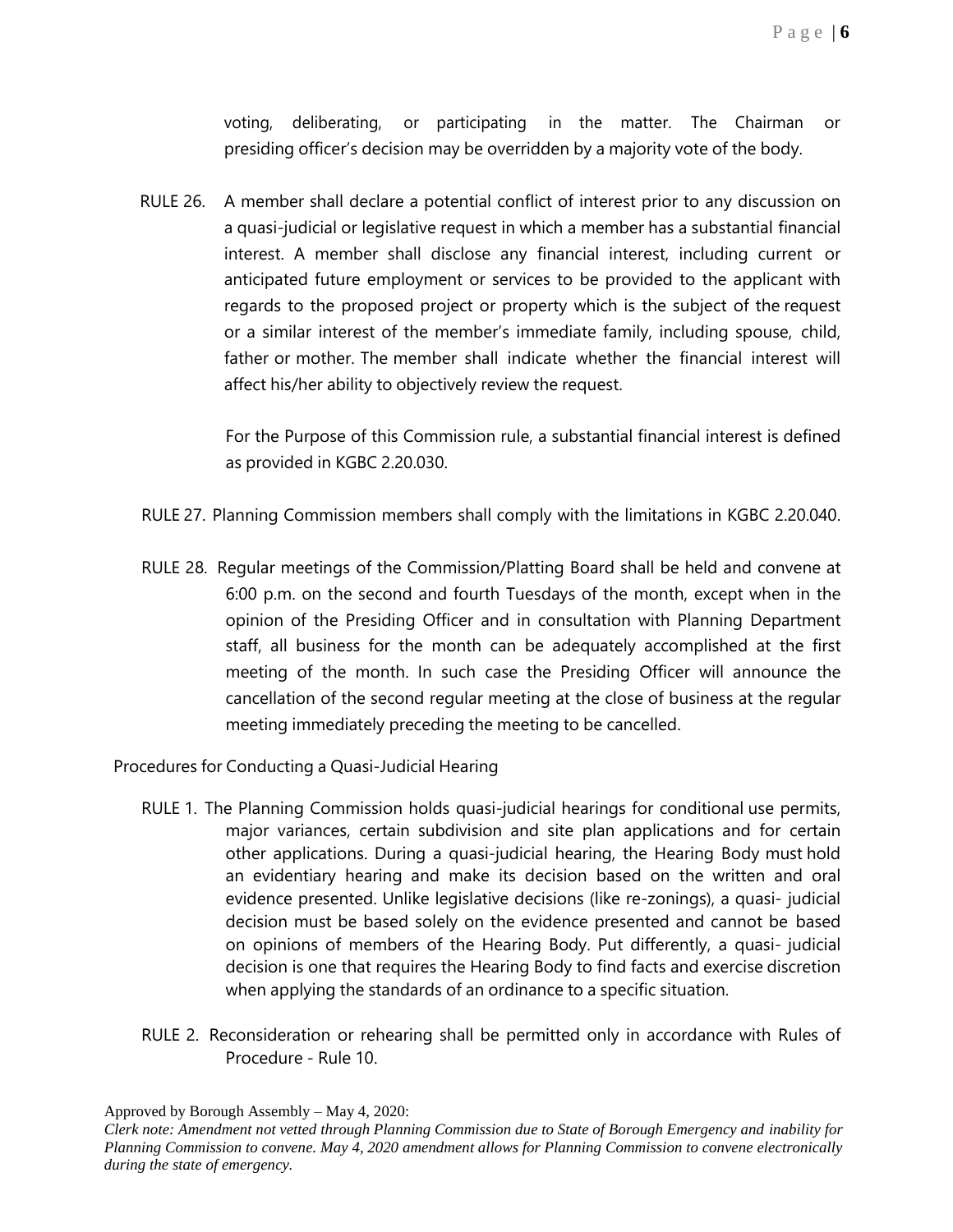- RULE 3. The Chairman or other presiding officer shall introduce the case as advertised on the agenda, including but not limited to, the nature of the request, name of the applicant, address or general location and other pertinent items.
- RULE 4. The Chairman or other presiding officer shall request whether any member wishes to declare a conflict of interest or an exparte contact regarding the request. An exparte contact shall include any contact with the applicant where fact or the merits of the case were addressed. Members shall respond as appropriate and a ruling on the potential conflict shall be made in accordance with these rules.
- RULE 5. The Chairman or other presiding officer shall either request a staff report or request that if any member of the Commission or the public wish for an oral staff report. In the event no member of the Commission or the public so request, the Chairman or presiding officer may dispense with the presentation of the staff report.
- RULE 6. Following the presentation of the staff report or the decision to dispense with the presentation of the staff report, the Chairman or the presiding officer shall request questions of staff by the Commission. Questions posed by members of the Commission shall be limited to verification of factual information contained within the staff report or other written evidence.
- RULE 7. The Chairman or other presiding officer shall open the public hearing by requesting testimony by the applicant. Following testimony by the applicant the Chairman or other presiding officer shall request testimony from any other person in attendance.
- RULE 8. The Chairman or other presiding officer shall request questions of those providing testimony by members of the Commission. Questions posed by members of the Commission shall be limited to verification of factual information contained within the staff report, other written evidence, oral testimony, or to seek additional relevant facts not set out in the report or prior testimony.
- RULE 9. In the event that oral testimony in opposition to the request is provided, the Chairman or other presiding officer shall provide the applicant an opportunity to

*Clerk note: Amendment not vetted through Planning Commission due to State of Borough Emergency and inability for Planning Commission to convene. May 4, 2020 amendment allows for Planning Commission to convene electronically during the state of emergency.*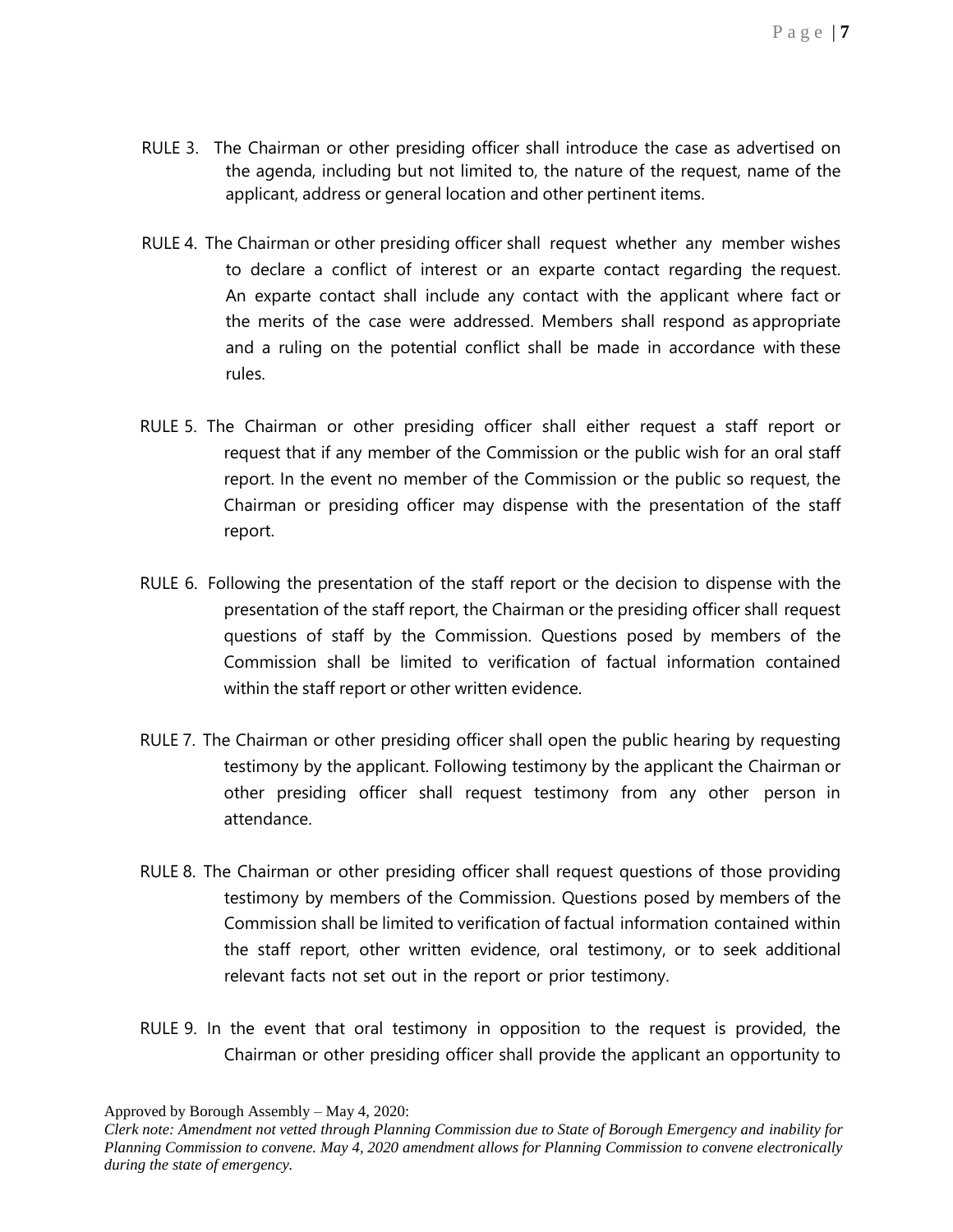rebut opposing testimony.

- RULE 10. After all evidence has been presented, the Chairman or other presiding officer may ask the parties if there is additional relevant information that has not been presented that would make a continuance in order. The Chairman or other presiding officer will entertain objections and rule on the admissibility of the evidence or exhibit.
- RULE 11. Unless the Chairman or other presiding officer continues the public hearing to the next regularly scheduled quasi-judicial meeting of the Hearing Body or to a publicly stated date, time, and location, the Presider shall close the period for public discussion. The Hearing Body shall publicly discuss the case without further general input from the public.
- RULE 12. Members of the Hearing Body, however, may seek clarification or ask questions of persons previously sworn in on any piece of evidence presented. Crossexamination and rebuttals may be made only on new evidence presented. The hearing shall be closed after Hearing Body deliberations are complete.
- RULE 13. Unless the hearing has been continued, the Hearing Body shall render a decision on the matter, or, if at the said hearing, the Planning Commission determines that it needs additional information, it may recess said hearing for a period of not more than 30 days, during which time it shall procure or receive such additional information; provided, however, that before it so recesses, it must then and there announce the time and place at which the hearing will be resumed. (Chapter 18.55.050(f) KGBC)
- RULE 14. Any motion to approve an application that does not receive the required majority effectively means the application has been denied. Even if an application is effectively denied, however, the better practice is to approve a formal motion denying an application and then make findings of fact and conclusions to support that decision. A motion to deny an application that fails does not mean that an application has been effectively approved. An application can only be approved on an affirmative vote.
- RULE 15. The Hearing Body may attach conditions to the approval of any conditional use permit application as provided in Chapter 18.55.050(c) KGBC.

*Clerk note: Amendment not vetted through Planning Commission due to State of Borough Emergency and inability for Planning Commission to convene. May 4, 2020 amendment allows for Planning Commission to convene electronically during the state of emergency.*